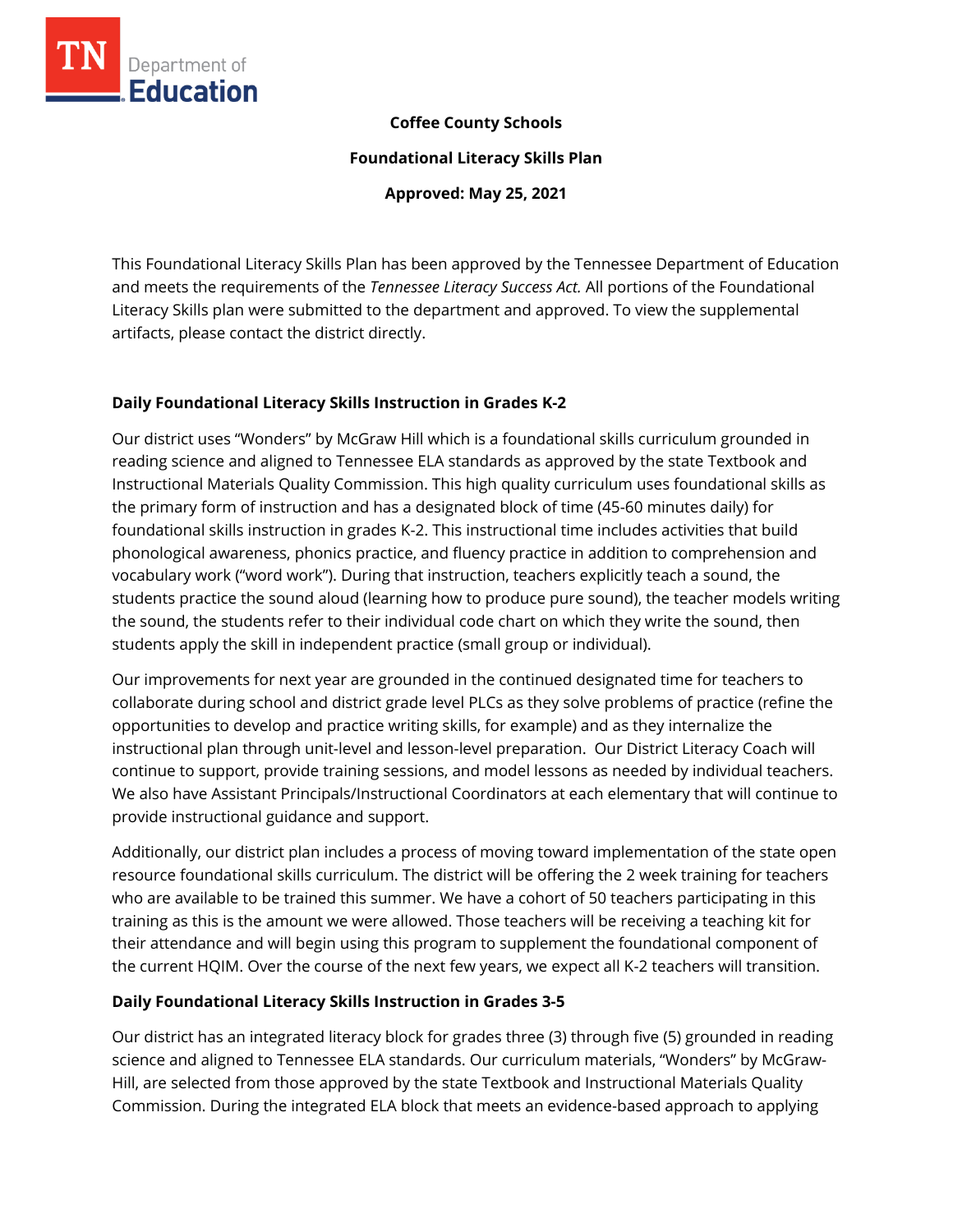foundational skills within daily lessons, our students receive a total of 90 minutes of ELA instruction (as expected in RTI2 guidelines). Although the daily schedule is not the same each day, all daily instruction includes components for knowledge-building (to build and improve the ability to comprehend complex texts and apply that knowledge as they listen, read, write, think, and speak) for about 60 minutes per day and foundational skills instruction that includes fluency, grammar, morphology, spelling, and writing for at least 30 minutes per day. Our adopted curriculum also engages students in work around fluency, vocabulary, and comprehension. The fluency, vocabulary, and comprehension skills are not taught in isolation, but are embedded within the lesson to ensure continuity, cohesion, and connection.

For example, a lesson that was just taught in our district included the following integration. A fifth grade class began by reading a nonfiction text about how different minority groups had an impact on WW2. Before reading the text, they did work with latin roots and defined and identified words that would later be found in the text as well as related words. Students also did vocabulary work with words they would be encountering in the text using the HQIM materials to dig into the words. Students read the text in a variety of ways. (Echo, choral, partner, and independent)

After reading the passage, students worked in small groups and focused on one of the specific minority groups from the story. The group re-read the small section related to their topic chorally and were expected to use good fluency as they practiced reading. Using speaking and listening skills, the students unpacked the text with rigorous comprehension questions related to standards for their grade level. Finally, as a group, the students had to identify 5 words from the latin roots chart they had completed at the start of class that could be used to discuss the particular small group and talk through how that word applied. Once the group finished talking through the text, they independently responded to a writing prompt. The success criteria required the use of the latin root words and vocabulary words previously worked with throughout the lesson.

All aspects of reading were embedded throughout the lesson and expected in student work products through success criteria. At least 30 minutes of the block was spent on teaching, reviewing, and expecting foundational skills in student work.

### **Approved Instructional Materials for Grades K-2**

McGraw Hill - K-5 Wonders

### **Approved Instructional Materials for Grades 3-5**

McGraw Hill - K-5 Wonders

### **Additional Information about Instructional Materials**

Our district will use the Tennessee Foundational Skills Curriculum Supplement to further address foundational skills in daily instruction. This supplement allows us to focus more deeply on the phonological awareness and advanced phonemic awareness skills that are crucial for success through second grade. We plan to begin teacher training this summer and start the move toward all teachers using this supplement as we are able to train them. We plan to use the daily sounds-first activities as our daily warm up in all elementary schools across the district.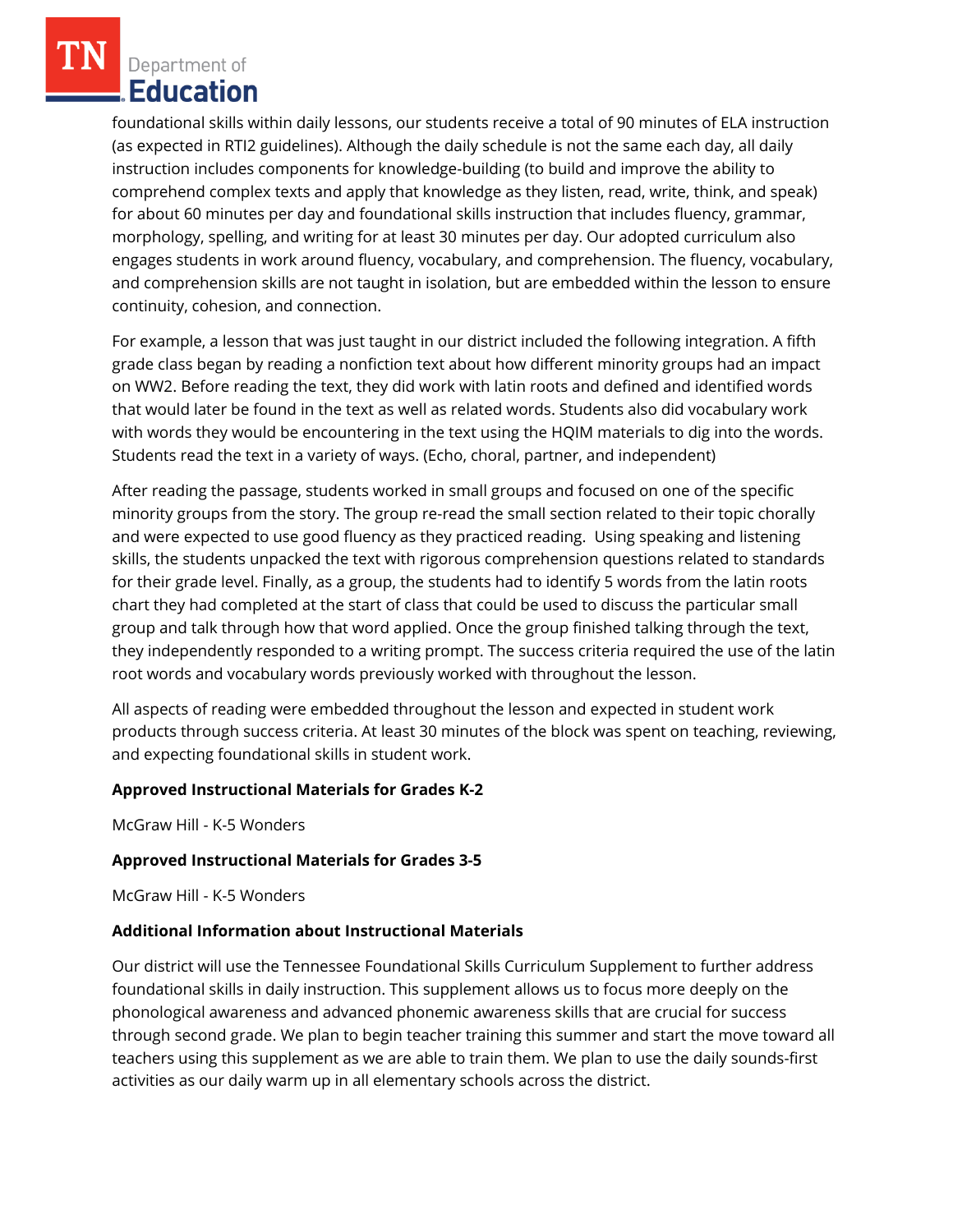# **Universal Reading Screener for Grades K-5. This screener complies with RTI<sup>2</sup>and Say Dyslexia requirements.**

In the past, we have been using the AIMSWeb screener. We have used this screener for all grade levels, K-5, 3 times a year. Going forward, we plan to evaluate the Tennessee universal screening option that is being released May, 2021. We anticipate the use of this screener going forward.

### **Intervention Structure and Supports**

In the fall, students are given a universal screener (AIMSWEB) to determine which students have a significant reading deficiency or are "at-risk". Our grade-level teachers and principals review universal screener data to determine which students score between the 0-25th percentile. Those students demonstrating need are classified as in need of Tier II or Tier III instruction. Students classified as Tier II or Tier III are given a diagnostic assessment to determine specific deficits in order to best assign students to a small group with an intervention that will narrow skill gaps. Students receive daily, small-group intervention for at least 45 minutes in their area of greatest deficit and many of our schools surpass this with an hour of intervention in the area of greatest deficit.

We have research-based options for reading intervention support available to our students who are "at-risk" and/or who have been identified with a significant reading deficiency. Our recently adopted ELA curriculum contains assessments that directly address skill gaps. Teachers can tailor this to the needs of their RTI group of students. If these intervention practices are not proving to be effective, more comprehensive, strategic interventions (such as SPIRE) become an option. Data teams meet every 4 ½ weeks to determine if a change in the intervention or the person providing the intervention is warranted. The data team also looks at other variables (attendance, engagement) as part of the decision-making process before a change is made to the programming or provider.

Our students receive explicit instruction in their area of deficit in small groups using research-based materials and strategies. These students are also screened using additional survey level assessments, such as the PASS phonological screener, to determine if they have characteristics of dyslexia. Students who do demonstrate those characteristics receive intensive intervention as outlined in the Say Dyslexia Law using programs that meet the law's requirements. Our district uses research-based supplemental programs as intervention for students with characteristics of dyslexia, such as SPIRE. Our district notifies families of students who demonstrate characteristics of dyslexia. Families are notified that a specific intervention program is used to support those students, based on the Orton-Gillingham approach of systematic, explicit, sequential, phonics-based instruction and is considered a strong support for those students.

Intervention takes place daily during a grade-level time in the master schedule just for RTI. When students are in their RTI groups, they work on activities and assignments that make them stronger in that skill. For example, students who need instruction in comprehension may read a new text and answer scaffolded questions, all related to the knowledge-building unit they are studying in Tier I instruction. For students who need fluency support, they may receive intervention using the SPIRE program.

Throughout our district, the schools have acquired many research-based programs that we use to address needs. During data meetings, the team decides which of the programs would be best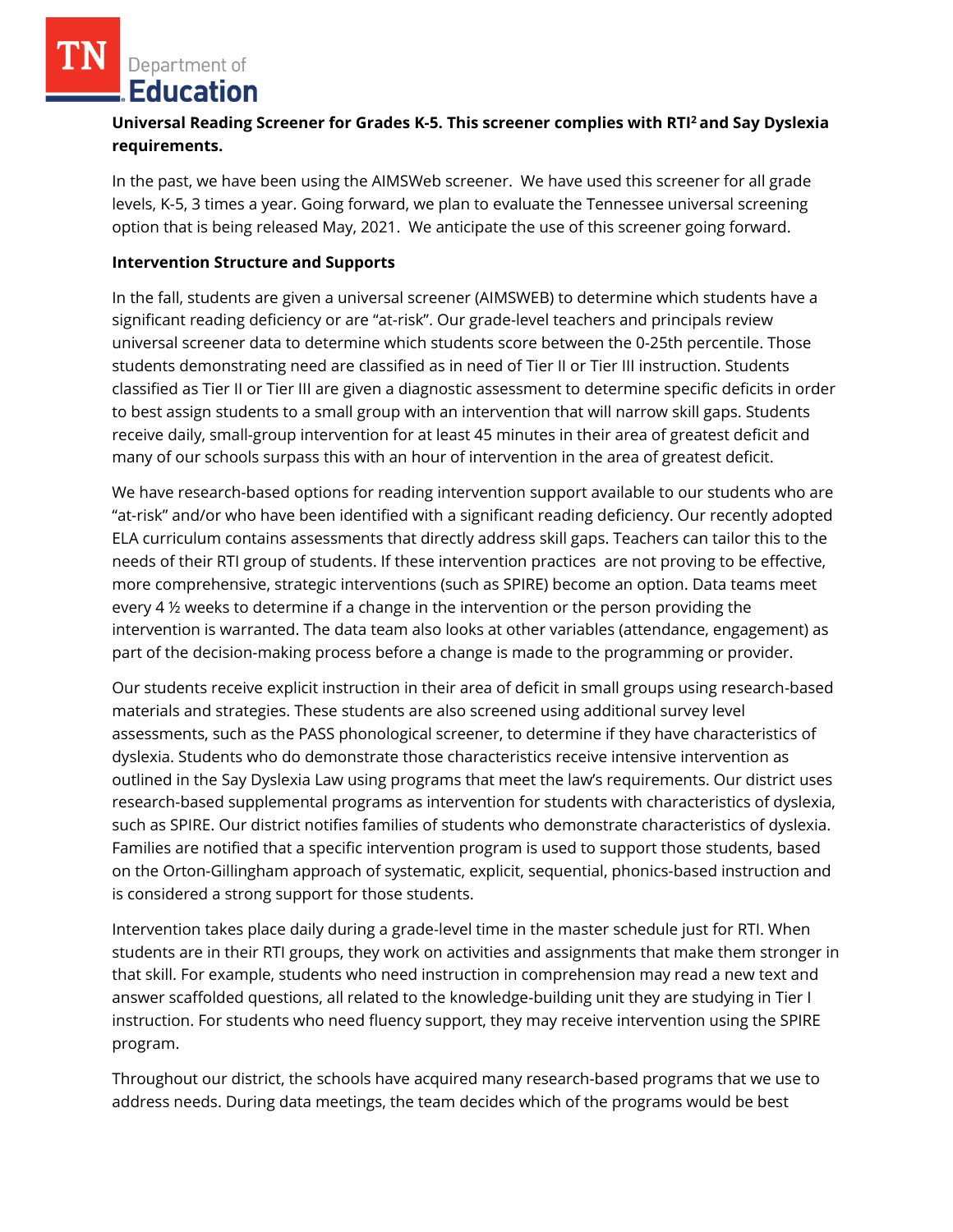matched to the needs of each student. Those programs include SPIRE, Lexia, Road to the Code, Language X, Read Naturally, Read Live, Fundations, West Virginia Phonics, Florida Center of Reading Research, and others.

Our district additionally tried to think outside the box this year as we addressed the needs of these students who have significant reading deficiencies. Each Friday throughout much of the 20-21 year, our district had virtual learning Fridays. On those days, students with needs attended in-person to meet in additional small group and individual work with the teacher. These times of additional intervention were specifically designed to help students remediate learning loss and address the reading deficiencies.

# **Parent Notification Plan/Home Literacy Reports**

Our district notifies parents in grades K-5 if their child is "at-risk" for or has a significant reading deficiency (as evidenced by students scoring in the 0-25th percentile) immediately after the district's schools complete the fall universal screening. Students' scores are communicated in parent-friendly language that provides a clear explanation of student skill gaps and the depth and extent of student needs. The parents are told what intervention their student will receive and the amount of time each day the student will receive services. This is coupled with a description of the importance of being able to read by the end of 3rd grade.

The district defines how students are assessed and what a "significant reading deficiency" means. Parents are subsequently notified of their child's progress, or lack of progress, after the 4 ½ week data team meetings. In the parent notifications/communication, data teams note any changes being made if the child is not showing sufficient progress as evidenced by progress monitoring and universal screening data as well as recommended activities (that do not require purchased resources) that will support students in the area of deficit (activities are not tailored by child, but tailored by skill deficit generally). These communications go out to parents with students in grades K-5 three times annually.

Frequent weekly communication is also sent to parents regarding the foundational skills being taught in the Tier 1 instruction. This year, as our district sought to address the learning loss in students who had significant reading deficiency. In order to do so, we established extra times of parent communication on virtual learning Fridays. Parents had video conferences, phone calls, and in person meetings to discuss helping students.

# **Professional Development Plan**

Teachers in our district will participate in the free and optional Reading 360 Early Literacy Training series developed by the Tennessee Department of Education. Our plan for providing PD for all K-5 teachers is as follows:

April 2021 – A cohort of 50 teachers of grades in grades Pre-K through five will engage in Week 1 of the Early Literacy Training series, asynchronously. This training will focus on foundational reading development and instruction and is grounded in a phonics-based approach. We will ensure that participating educators earn a completion certificate prior to starting Week 2 work the week of July 5.